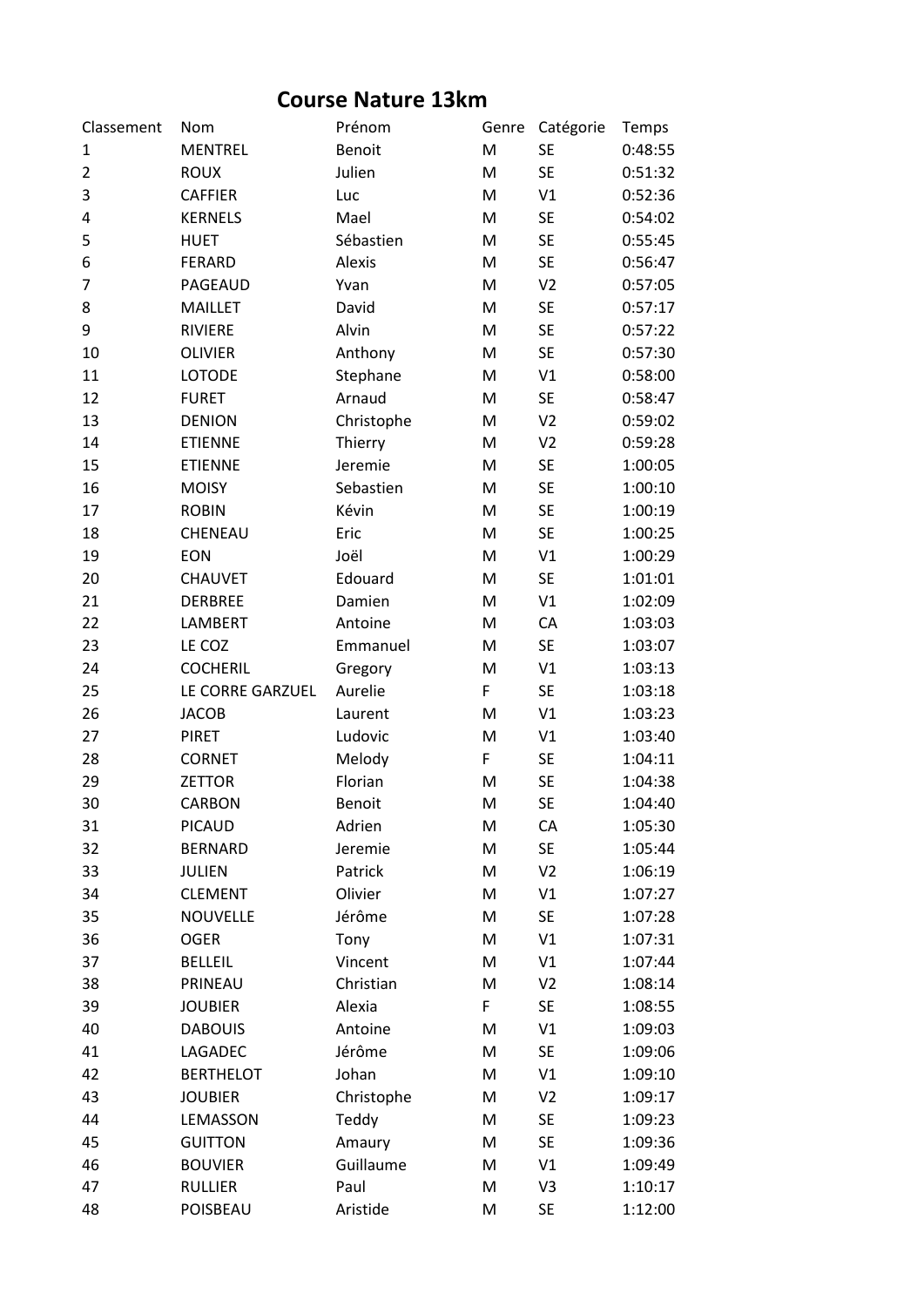| 49 | <b>TABUTEAU</b>       | Nicolas        | M | V1             | 1:12:15 |
|----|-----------------------|----------------|---|----------------|---------|
| 50 | <b>KERNEIS</b>        | Sébastien      | M | <b>SE</b>      | 1:12:19 |
| 51 | <b>ROINE</b>          | Mathieu        | M | <b>SE</b>      | 1:12:22 |
| 52 | <b>BRUNO</b>          | Faidherbe      | M | V1             | 1:12:34 |
| 53 | <b>PITAUD</b>         | Cedric         | M | <b>SE</b>      | 1:12:36 |
| 54 | <b>BERTRAND</b>       | Regis          | M | V1             | 1:12:38 |
| 55 | <b>ARLOT</b>          | <b>Nicolas</b> | M | V1             | 1:12:46 |
| 56 | <b>TAUPIN</b>         | Yannick        | M | V3             | 1:12:49 |
| 57 | <b>MAZOUNI</b>        | Maamar         | M | V <sub>3</sub> | 1:12:52 |
| 58 | <b>JAILLARDON</b>     | Laetitia       | F | <b>SE</b>      | 1:12:54 |
| 59 | <b>BERNARD</b>        | Christian      | M | V <sub>2</sub> | 1:12:55 |
| 60 | <b>MALACRIDA</b>      | Cedric         | M | <b>SE</b>      | 1:12:57 |
| 61 | <b>CODET FERREIRA</b> | Stéphanie      | F | V1             | 1:13:02 |
| 62 | <b>DRONNEAU</b>       | Daniel         | M | V3             | 1:13:05 |
| 63 | <b>COUE</b>           | Fabrice        | M | V <sub>2</sub> | 1:13:33 |
| 64 | <b>BREGEON</b>        | Fabien         | M | <b>SE</b>      | 1:13:36 |
| 65 | CHAUVIN               | Catherine      | F | <b>SE</b>      | 1:14:12 |
| 66 | <b>GRANGE</b>         | Gaëlle         | F | <b>SE</b>      | 1:14:16 |
| 67 | <b>FINOT</b>          | Dorothée       | F | <b>SE</b>      | 1:14:26 |
| 68 | <b>REMARS</b>         | Julien         | M | <b>SE</b>      | 1:14:28 |
| 69 | LEMASSON              | Damien         | M | <b>SE</b>      | 1:15:02 |
| 70 | <b>FOUCHARD</b>       | Emmanuel       | M | V1             | 1:15:05 |
| 71 | <b>JAWDOSZYN</b>      | Eric           | M | V <sub>2</sub> | 1:15:08 |
| 72 | <b>MOUSSION</b>       | Robert         | M | V <sub>2</sub> | 1:15:10 |
| 73 | <b>HEREDIA</b>        | Tanguy         | M | V1             | 1:15:24 |
| 74 | <b>PEIGNE</b>         | Jacques        | M | V <sub>2</sub> | 1:16:14 |
| 75 | AMERAND               | David          | M | <b>SE</b>      | 1:17:13 |
| 76 | <b>GAILLER</b>        | Bertrand       | M | V1             | 1:17:35 |
| 77 | <b>POUPART</b>        | Jean-Paul      | M | V <sub>2</sub> | 1:17:56 |
| 78 | <b>NIEL</b>           | Florent        | M | <b>SE</b>      | 1:18:10 |
| 79 | <b>JAUNASSE</b>       | Yoann          | M | <b>SE</b>      | 1:18:12 |
| 80 | <b>LACROUTS</b>       | Pierre         | M | V <sub>2</sub> | 1:18:18 |
| 81 | LE CADRE              | Aurélie        | F | V1             | 1:18:30 |
| 82 | <b>TRICHET</b>        | Isabelle       | F | V1             | 1:18:33 |
| 83 | <b>KINS</b>           | <b>Steffy</b>  | F | <b>SE</b>      | 1:18:41 |
| 84 | <b>DUBUC</b>          | Dominique      | M | V1             | 1:19:01 |
| 85 | <b>MICHEL</b>         | Solène         | F | V1             | 1:19:03 |
| 86 | <b>DESIR</b>          | Stéphane       | M | V1             | 1:19:13 |
| 87 | ANGOT                 | Matthieu       | M | <b>SE</b>      | 1:19:34 |
| 88 | PELTIER               | Françoise      | F | V <sub>2</sub> | 1:19:49 |
| 89 | <b>SEGUY</b>          | Sandrine       | F | <b>SE</b>      | 1:20:11 |
| 90 | PIRAUD                | Flore          | F | V1             | 1:20:41 |
| 91 | <b>BERTAUD</b>        | Lionel         | M | V1             | 1:20:44 |
| 92 | <b>GEORGES</b>        | Yann           | M | V1             | 1:21:52 |
| 93 | <b>BERTIN</b>         | Daniel         | M | V <sub>2</sub> | 1:21:53 |
| 94 | <b>NANTOIS</b>        | Philippe       | M | V1             | 1:22:16 |
| 95 | ODET                  | Jérôme         | M | SE             | 1:22:21 |
| 96 | RICHARD               | Christophe     | M | V1             | 1:22:39 |
| 97 | <b>BOURDIN</b>        | Xavière        | F | V1             | 1:22:58 |
| 98 | <b>BALANZINE</b>      | Marie-Thérèse  | F | V1             | 1:23:02 |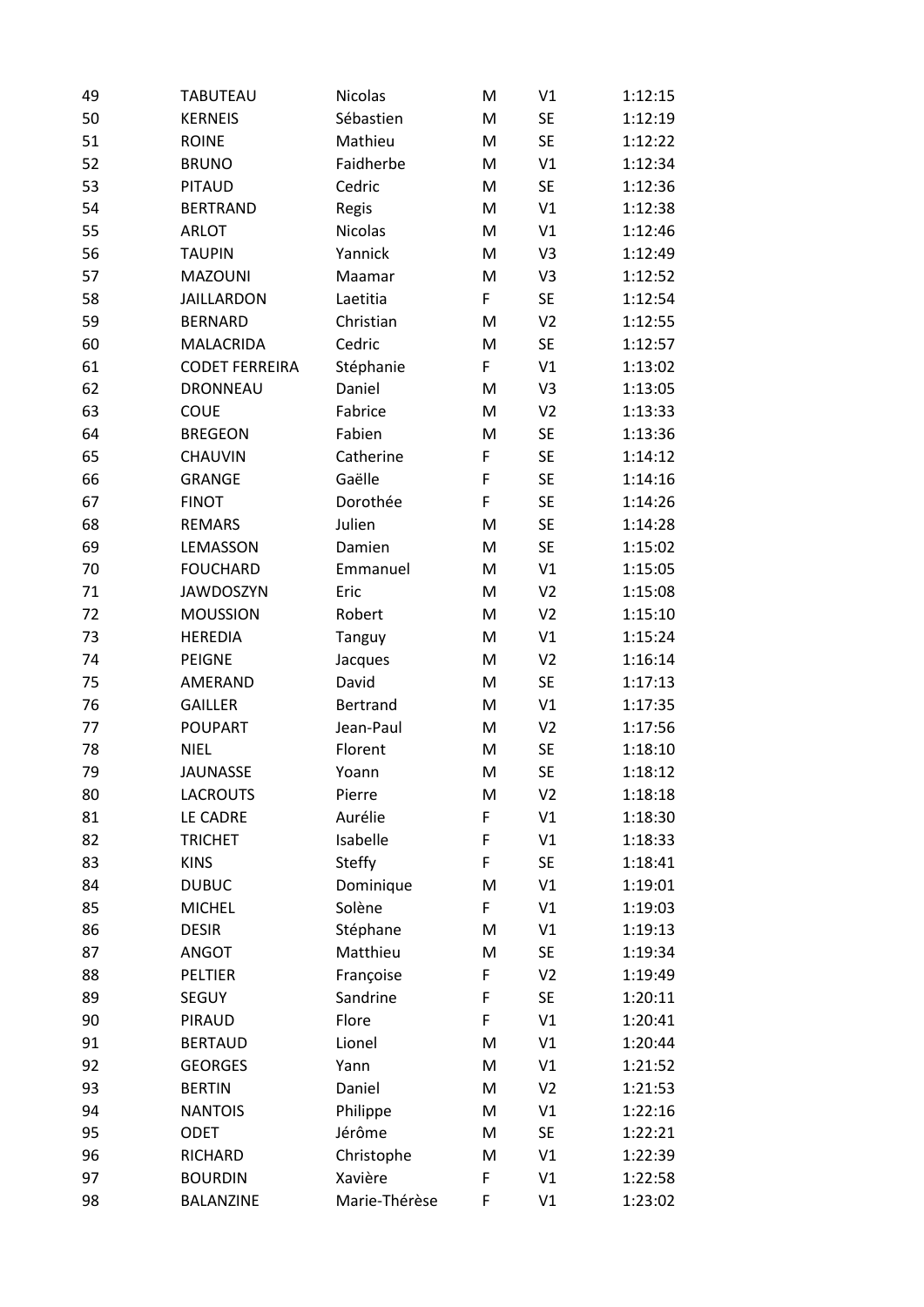| 99  | <b>TRIPON</b>     | Stephane     | M | V1             | 1:23:05 |
|-----|-------------------|--------------|---|----------------|---------|
| 100 | <b>CIAN</b>       | Stephanie    | F | V1             | 1:23:08 |
| 101 | CARVALHO          | Céline       | F | V1             | 1:23:43 |
| 102 | <b>COUIX</b>      | Sébastien    | M | <b>SE</b>      | 1:24:16 |
| 103 | <b>BLONDEL</b>    | Virginie     | F | V1             | 1:24:34 |
| 104 | <b>MENARD</b>     | Isabelle     | F | V1             | 1:24:44 |
| 105 | <b>DUIGOU</b>     | Annie        | F | V1             | 1:25:12 |
| 106 | <b>TESSIER</b>    | Vanessa      | F | V1             | 1:25:35 |
| 107 | <b>FERRANT</b>    | Pascaline    | F | V1             | 1:25:42 |
| 108 | <b>LIMOUSIN</b>   | Mélina       | F | V1             | 1:25:45 |
| 109 | SAUVE             | Frederic     | M | V <sub>2</sub> | 1:25:48 |
| 110 | <b>GARNIER</b>    | Caroline     | F | V1             | 1:26:08 |
| 111 | <b>BOURE</b>      | Dominique    | M | V1             | 1:26:10 |
| 112 | <b>JOUIN</b>      | Thierry      | M | V1             | 1:26:46 |
| 113 | <b>VINQUEUR</b>   | Yohann       | M | <b>SE</b>      | 1:27:34 |
| 114 | <b>TURON</b>      | Emmanuelle   | F | V1             | 1:27:45 |
| 115 | <b>JULIENNE</b>   | Philippe     | M | V <sub>2</sub> | 1:27:50 |
| 116 | <b>GERMAIN</b>    | Eric         | M | V1             | 1:27:51 |
| 117 | <b>SESTER</b>     | Christine    | F | V <sub>2</sub> | 1:28:29 |
| 118 | LEBEAUPIN         | Marie        | F | <b>SE</b>      | 1:28:52 |
| 119 | <b>DUMAY</b>      | Justine      | F | V1             | 1:28:56 |
| 120 | <b>BOULAY</b>     | Jérôme       | M | V1             | 1:28:57 |
| 121 | LE CADRE          | Fabrice      | M | V <sub>2</sub> | 1:29:05 |
| 122 | <b>OLLIVIER</b>   | Marion       | F | <b>SE</b>      | 1:29:09 |
| 123 | <b>TONNOIN</b>    | Frederic     | M | V <sub>2</sub> | 1:29:13 |
| 124 | LEROUX            | <b>Boris</b> | M | <b>SE</b>      | 1:29:47 |
| 125 | <b>AUDRAIN</b>    | Guillaume    | M | <b>SE</b>      | 1:30:13 |
| 126 | <b>AUDRAIN</b>    | Jérôme       | M | <b>SE</b>      | 1:30:15 |
| 127 | <b>GUEGAN</b>     | Mathieu      | M | <b>SE</b>      | 1:30:20 |
| 128 | <b>MACHARD</b>    | Laetitia     | F | V1             | 1:30:23 |
| 129 | <b>TURON</b>      | Pierre       | M | <b>SE</b>      | 1:31:43 |
| 130 | <b>JOUIN</b>      | Stephanie    | F | V1             | 1:31:50 |
| 131 | <b>MOTTE</b>      | Nathalie     | F | V1             | 1:31:57 |
| 132 | <b>MOTTE</b>      | Loic         | M | V1             | 1:31:58 |
| 133 | PAILLARD          | Christine    | F | V <sub>2</sub> | 1:32:29 |
| 134 | <b>BOBIN</b>      | Laurent      | M | V <sub>2</sub> | 1:32:31 |
| 135 | <b>STOCCO</b>     | Marc         | M | V <sub>2</sub> | 1:32:59 |
| 136 | <b>BERTAUD</b>    | Corine       | F | V1             | 1:33:16 |
| 137 | REINHARD          | Mickael      | M | <b>SE</b>      | 1:35:49 |
| 138 | <b>GUILLOUARD</b> | Estelle      | F | <b>SE</b>      | 1:37:19 |
| 139 | <b>LELOUP</b>     | Stéphanie    | F | <b>SE</b>      | 1:37:23 |
| 140 | <b>BARBU</b>      | Murielle     | F | V1             | 1:41:33 |
| 141 | <b>PIRET</b>      | Alexandra    | F | <b>SE</b>      | 1:42:28 |
| 142 | <b>BOUTHINON</b>  | Stephane     | F | V1             | 1:42:30 |
| 143 | <b>DAVID</b>      | Stéphanie    | F | V1             | 1:43:11 |
| 144 | PAYRAUDEAU        | Nadia        | F | V1             | 1:44:13 |
| 145 | <b>MARIA</b>      | Dominique    | F | V <sub>2</sub> | 1:48:54 |
| 146 | RIOTTEAU          | Béatrice     | F | V <sub>2</sub> | 1:56:58 |
| 147 | MENARD            | Sophie       | F | V <sub>2</sub> | 1:57:02 |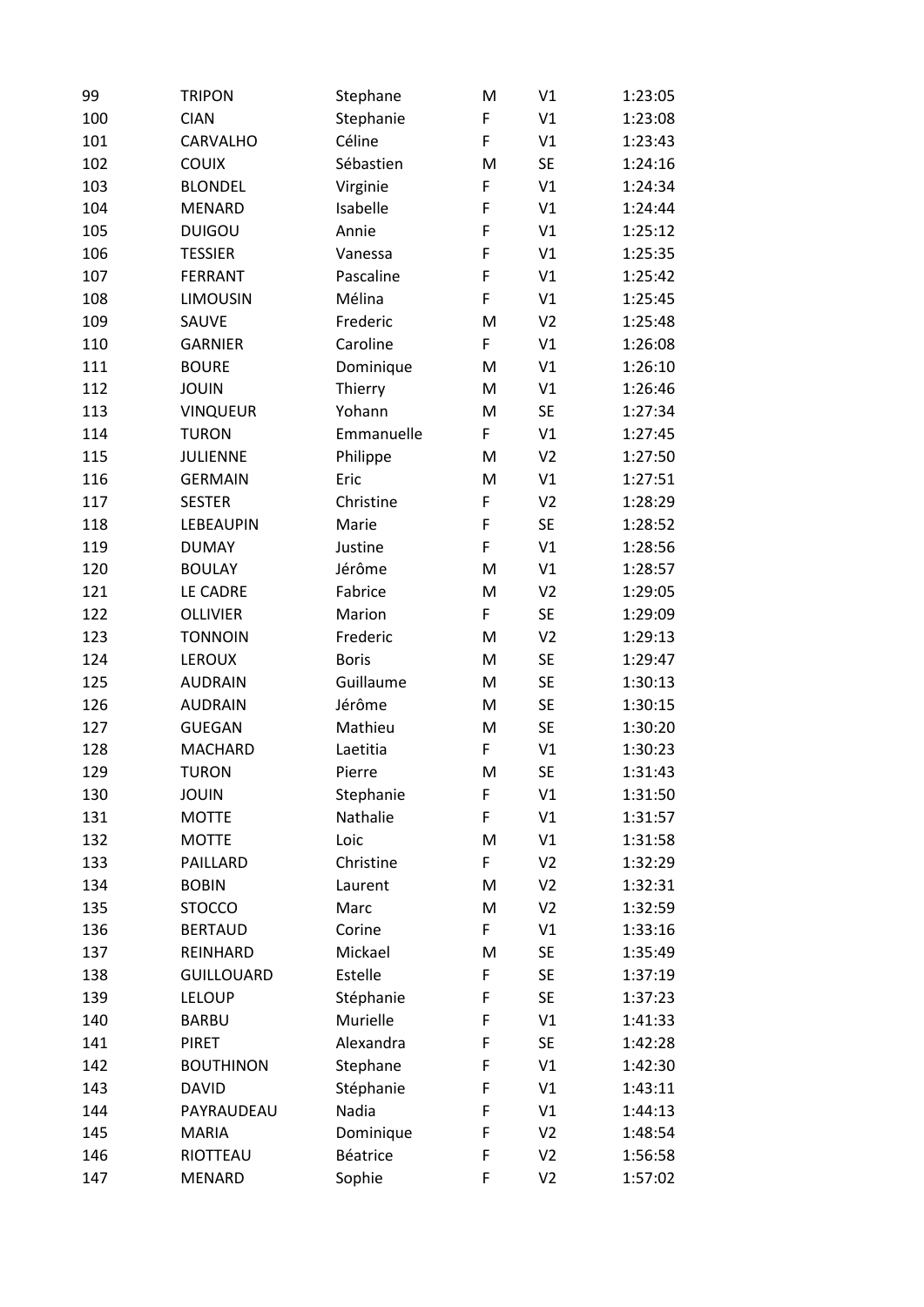| Prénom<br>Catégorie<br>Classement<br>Nom<br>Genre<br>Temps<br><b>JOLY</b><br>Florian<br><b>SE</b><br>1:45:10<br>1<br>M<br><b>SE</b><br>$\overline{2}$<br><b>GUILLOME</b><br>Emmanuel<br>M<br>1:45:15<br>3<br><b>JOUANDET</b><br>V <sub>2</sub><br>Denis<br>M<br>1:45:48<br>PERROCHEAU<br>V1<br>1:48:20<br>4<br>Vincent<br>M<br>5<br>V1<br><b>RONDEAU</b><br>M<br>1:48:59<br>Gaetan<br><b>ROBERT</b><br>Gwendal<br>V1<br>1:49:37<br>6<br>M<br><b>Nicolas</b><br><b>SE</b><br>7<br><b>BOURGEOIS</b><br>M<br>1:50:56<br>V1<br>8<br><b>RAGAUD</b><br>1:51:00<br><b>Bruno</b><br>M<br>Guillaume<br>V1<br><b>ORIEUX</b><br>1:51:47<br>9<br>M<br>V <sub>2</sub><br>LAUNAY<br>Christian<br>1:54:47<br>10<br>M<br>11<br><b>THEPAUT</b><br>V1<br>1:55:19<br>Arnaud<br>M<br>12<br><b>SE</b><br><b>LECOMTE</b><br>M<br>Emmanuel<br>1:55:39<br>13<br><b>ROTHLISBERGER</b><br>Cyrille<br>V1<br>1:55:52<br>M<br>14<br><b>SE</b><br>1:57:52<br><b>BARON</b><br>Alexandre<br>M<br>15<br>V1<br>1:58:14<br><b>RAVART</b><br>Antonio<br>M<br>16<br><b>PAITIER</b><br>V <sub>2</sub><br>1:59:15<br>Jerome<br>M<br>Guillaume<br><b>SE</b><br>17<br><b>GOUJON</b><br>M<br>1:59:54<br>18<br><b>LONJIGNE</b><br><b>Brice</b><br><b>SE</b><br>2:00:34<br>M<br>V <sub>2</sub><br>19<br><b>CHARRIER</b><br>M<br>2:01:15<br>Yves<br>20<br><b>GUILLOUARD</b><br>Olivier<br>V1<br>2:01:17<br>M<br>21<br><b>METAYER</b><br>Lilian<br>V1<br>2:01:31<br>M<br>22<br>DE LA BOUILLERIE<br>Gildas<br>M<br><b>SE</b><br>2:01:39<br>23<br><b>BEKHADA</b><br>Naim<br><b>SE</b><br>2:01:45<br>M<br>V <sub>2</sub><br>2:02:11<br>24<br><b>COSNIER</b><br>Philippe<br>M<br>25<br>SANSOUCY<br>Paul<br>V <sub>2</sub><br>2:03:47<br>M<br>26<br><b>PESLERBE</b><br><b>SE</b><br>2:05:09<br>David<br>M<br><b>SE</b><br>27<br>Xavier<br><b>MALHERBE</b><br>M<br>2:05:12<br>28<br><b>MENARD</b><br>V <sub>2</sub><br>2:05:37<br>Yannick<br>M<br>29<br>RIOTTEAU<br>Thierry<br>M<br>V <sub>2</sub><br>2:05:40<br>Christophe<br>30<br><b>AZOUARD</b><br>M<br>2:06:16<br>V <sub>2</sub><br>Mathilde<br>F<br><b>SE</b><br>31<br><b>THOMAS</b><br>2:06:21<br>32<br><b>BONHOURE</b><br>Florian<br>M<br>ES<br>2:06:42<br>33<br><b>MOREAU</b><br>Sébastien<br><b>SE</b><br>M<br>2:06:48<br><b>SE</b><br>34<br>Rémi<br><b>BRANGER</b><br>M<br>2:06:51<br>35<br>LEBRE<br>Adrien<br>V1<br>M<br>2:07:05<br>36<br><b>TERRIEN</b><br>Yann<br>M<br>V1<br>2:07:33<br>37<br>Coraline<br>F<br>VIALLARD<br><b>SE</b><br>2:07:44<br>38<br>COUSSONNEAU<br>Arnaud<br><b>SE</b><br>M<br>2:07:45<br>39<br><b>JOSSET</b><br>Pierre<br>M<br>V <sub>2</sub><br>2:08:37 | Trail 23km |                |           |   |           |         |  |
|------------------------------------------------------------------------------------------------------------------------------------------------------------------------------------------------------------------------------------------------------------------------------------------------------------------------------------------------------------------------------------------------------------------------------------------------------------------------------------------------------------------------------------------------------------------------------------------------------------------------------------------------------------------------------------------------------------------------------------------------------------------------------------------------------------------------------------------------------------------------------------------------------------------------------------------------------------------------------------------------------------------------------------------------------------------------------------------------------------------------------------------------------------------------------------------------------------------------------------------------------------------------------------------------------------------------------------------------------------------------------------------------------------------------------------------------------------------------------------------------------------------------------------------------------------------------------------------------------------------------------------------------------------------------------------------------------------------------------------------------------------------------------------------------------------------------------------------------------------------------------------------------------------------------------------------------------------------------------------------------------------------------------------------------------------------------------------------------------------------------------------------------------------------------------------------------------------------------------------------------------------------------------------------------------------------------------------------------------------------------------------------------------------------------------------------------------------------------------------------------------------------------------------------------------------------------------------------|------------|----------------|-----------|---|-----------|---------|--|
|                                                                                                                                                                                                                                                                                                                                                                                                                                                                                                                                                                                                                                                                                                                                                                                                                                                                                                                                                                                                                                                                                                                                                                                                                                                                                                                                                                                                                                                                                                                                                                                                                                                                                                                                                                                                                                                                                                                                                                                                                                                                                                                                                                                                                                                                                                                                                                                                                                                                                                                                                                                          |            |                |           |   |           |         |  |
|                                                                                                                                                                                                                                                                                                                                                                                                                                                                                                                                                                                                                                                                                                                                                                                                                                                                                                                                                                                                                                                                                                                                                                                                                                                                                                                                                                                                                                                                                                                                                                                                                                                                                                                                                                                                                                                                                                                                                                                                                                                                                                                                                                                                                                                                                                                                                                                                                                                                                                                                                                                          |            |                |           |   |           |         |  |
|                                                                                                                                                                                                                                                                                                                                                                                                                                                                                                                                                                                                                                                                                                                                                                                                                                                                                                                                                                                                                                                                                                                                                                                                                                                                                                                                                                                                                                                                                                                                                                                                                                                                                                                                                                                                                                                                                                                                                                                                                                                                                                                                                                                                                                                                                                                                                                                                                                                                                                                                                                                          |            |                |           |   |           |         |  |
|                                                                                                                                                                                                                                                                                                                                                                                                                                                                                                                                                                                                                                                                                                                                                                                                                                                                                                                                                                                                                                                                                                                                                                                                                                                                                                                                                                                                                                                                                                                                                                                                                                                                                                                                                                                                                                                                                                                                                                                                                                                                                                                                                                                                                                                                                                                                                                                                                                                                                                                                                                                          |            |                |           |   |           |         |  |
|                                                                                                                                                                                                                                                                                                                                                                                                                                                                                                                                                                                                                                                                                                                                                                                                                                                                                                                                                                                                                                                                                                                                                                                                                                                                                                                                                                                                                                                                                                                                                                                                                                                                                                                                                                                                                                                                                                                                                                                                                                                                                                                                                                                                                                                                                                                                                                                                                                                                                                                                                                                          |            |                |           |   |           |         |  |
|                                                                                                                                                                                                                                                                                                                                                                                                                                                                                                                                                                                                                                                                                                                                                                                                                                                                                                                                                                                                                                                                                                                                                                                                                                                                                                                                                                                                                                                                                                                                                                                                                                                                                                                                                                                                                                                                                                                                                                                                                                                                                                                                                                                                                                                                                                                                                                                                                                                                                                                                                                                          |            |                |           |   |           |         |  |
|                                                                                                                                                                                                                                                                                                                                                                                                                                                                                                                                                                                                                                                                                                                                                                                                                                                                                                                                                                                                                                                                                                                                                                                                                                                                                                                                                                                                                                                                                                                                                                                                                                                                                                                                                                                                                                                                                                                                                                                                                                                                                                                                                                                                                                                                                                                                                                                                                                                                                                                                                                                          |            |                |           |   |           |         |  |
|                                                                                                                                                                                                                                                                                                                                                                                                                                                                                                                                                                                                                                                                                                                                                                                                                                                                                                                                                                                                                                                                                                                                                                                                                                                                                                                                                                                                                                                                                                                                                                                                                                                                                                                                                                                                                                                                                                                                                                                                                                                                                                                                                                                                                                                                                                                                                                                                                                                                                                                                                                                          |            |                |           |   |           |         |  |
|                                                                                                                                                                                                                                                                                                                                                                                                                                                                                                                                                                                                                                                                                                                                                                                                                                                                                                                                                                                                                                                                                                                                                                                                                                                                                                                                                                                                                                                                                                                                                                                                                                                                                                                                                                                                                                                                                                                                                                                                                                                                                                                                                                                                                                                                                                                                                                                                                                                                                                                                                                                          |            |                |           |   |           |         |  |
|                                                                                                                                                                                                                                                                                                                                                                                                                                                                                                                                                                                                                                                                                                                                                                                                                                                                                                                                                                                                                                                                                                                                                                                                                                                                                                                                                                                                                                                                                                                                                                                                                                                                                                                                                                                                                                                                                                                                                                                                                                                                                                                                                                                                                                                                                                                                                                                                                                                                                                                                                                                          |            |                |           |   |           |         |  |
|                                                                                                                                                                                                                                                                                                                                                                                                                                                                                                                                                                                                                                                                                                                                                                                                                                                                                                                                                                                                                                                                                                                                                                                                                                                                                                                                                                                                                                                                                                                                                                                                                                                                                                                                                                                                                                                                                                                                                                                                                                                                                                                                                                                                                                                                                                                                                                                                                                                                                                                                                                                          |            |                |           |   |           |         |  |
|                                                                                                                                                                                                                                                                                                                                                                                                                                                                                                                                                                                                                                                                                                                                                                                                                                                                                                                                                                                                                                                                                                                                                                                                                                                                                                                                                                                                                                                                                                                                                                                                                                                                                                                                                                                                                                                                                                                                                                                                                                                                                                                                                                                                                                                                                                                                                                                                                                                                                                                                                                                          |            |                |           |   |           |         |  |
|                                                                                                                                                                                                                                                                                                                                                                                                                                                                                                                                                                                                                                                                                                                                                                                                                                                                                                                                                                                                                                                                                                                                                                                                                                                                                                                                                                                                                                                                                                                                                                                                                                                                                                                                                                                                                                                                                                                                                                                                                                                                                                                                                                                                                                                                                                                                                                                                                                                                                                                                                                                          |            |                |           |   |           |         |  |
|                                                                                                                                                                                                                                                                                                                                                                                                                                                                                                                                                                                                                                                                                                                                                                                                                                                                                                                                                                                                                                                                                                                                                                                                                                                                                                                                                                                                                                                                                                                                                                                                                                                                                                                                                                                                                                                                                                                                                                                                                                                                                                                                                                                                                                                                                                                                                                                                                                                                                                                                                                                          |            |                |           |   |           |         |  |
|                                                                                                                                                                                                                                                                                                                                                                                                                                                                                                                                                                                                                                                                                                                                                                                                                                                                                                                                                                                                                                                                                                                                                                                                                                                                                                                                                                                                                                                                                                                                                                                                                                                                                                                                                                                                                                                                                                                                                                                                                                                                                                                                                                                                                                                                                                                                                                                                                                                                                                                                                                                          |            |                |           |   |           |         |  |
|                                                                                                                                                                                                                                                                                                                                                                                                                                                                                                                                                                                                                                                                                                                                                                                                                                                                                                                                                                                                                                                                                                                                                                                                                                                                                                                                                                                                                                                                                                                                                                                                                                                                                                                                                                                                                                                                                                                                                                                                                                                                                                                                                                                                                                                                                                                                                                                                                                                                                                                                                                                          |            |                |           |   |           |         |  |
|                                                                                                                                                                                                                                                                                                                                                                                                                                                                                                                                                                                                                                                                                                                                                                                                                                                                                                                                                                                                                                                                                                                                                                                                                                                                                                                                                                                                                                                                                                                                                                                                                                                                                                                                                                                                                                                                                                                                                                                                                                                                                                                                                                                                                                                                                                                                                                                                                                                                                                                                                                                          |            |                |           |   |           |         |  |
|                                                                                                                                                                                                                                                                                                                                                                                                                                                                                                                                                                                                                                                                                                                                                                                                                                                                                                                                                                                                                                                                                                                                                                                                                                                                                                                                                                                                                                                                                                                                                                                                                                                                                                                                                                                                                                                                                                                                                                                                                                                                                                                                                                                                                                                                                                                                                                                                                                                                                                                                                                                          |            |                |           |   |           |         |  |
|                                                                                                                                                                                                                                                                                                                                                                                                                                                                                                                                                                                                                                                                                                                                                                                                                                                                                                                                                                                                                                                                                                                                                                                                                                                                                                                                                                                                                                                                                                                                                                                                                                                                                                                                                                                                                                                                                                                                                                                                                                                                                                                                                                                                                                                                                                                                                                                                                                                                                                                                                                                          |            |                |           |   |           |         |  |
|                                                                                                                                                                                                                                                                                                                                                                                                                                                                                                                                                                                                                                                                                                                                                                                                                                                                                                                                                                                                                                                                                                                                                                                                                                                                                                                                                                                                                                                                                                                                                                                                                                                                                                                                                                                                                                                                                                                                                                                                                                                                                                                                                                                                                                                                                                                                                                                                                                                                                                                                                                                          |            |                |           |   |           |         |  |
|                                                                                                                                                                                                                                                                                                                                                                                                                                                                                                                                                                                                                                                                                                                                                                                                                                                                                                                                                                                                                                                                                                                                                                                                                                                                                                                                                                                                                                                                                                                                                                                                                                                                                                                                                                                                                                                                                                                                                                                                                                                                                                                                                                                                                                                                                                                                                                                                                                                                                                                                                                                          |            |                |           |   |           |         |  |
|                                                                                                                                                                                                                                                                                                                                                                                                                                                                                                                                                                                                                                                                                                                                                                                                                                                                                                                                                                                                                                                                                                                                                                                                                                                                                                                                                                                                                                                                                                                                                                                                                                                                                                                                                                                                                                                                                                                                                                                                                                                                                                                                                                                                                                                                                                                                                                                                                                                                                                                                                                                          |            |                |           |   |           |         |  |
|                                                                                                                                                                                                                                                                                                                                                                                                                                                                                                                                                                                                                                                                                                                                                                                                                                                                                                                                                                                                                                                                                                                                                                                                                                                                                                                                                                                                                                                                                                                                                                                                                                                                                                                                                                                                                                                                                                                                                                                                                                                                                                                                                                                                                                                                                                                                                                                                                                                                                                                                                                                          |            |                |           |   |           |         |  |
|                                                                                                                                                                                                                                                                                                                                                                                                                                                                                                                                                                                                                                                                                                                                                                                                                                                                                                                                                                                                                                                                                                                                                                                                                                                                                                                                                                                                                                                                                                                                                                                                                                                                                                                                                                                                                                                                                                                                                                                                                                                                                                                                                                                                                                                                                                                                                                                                                                                                                                                                                                                          |            |                |           |   |           |         |  |
|                                                                                                                                                                                                                                                                                                                                                                                                                                                                                                                                                                                                                                                                                                                                                                                                                                                                                                                                                                                                                                                                                                                                                                                                                                                                                                                                                                                                                                                                                                                                                                                                                                                                                                                                                                                                                                                                                                                                                                                                                                                                                                                                                                                                                                                                                                                                                                                                                                                                                                                                                                                          |            |                |           |   |           |         |  |
|                                                                                                                                                                                                                                                                                                                                                                                                                                                                                                                                                                                                                                                                                                                                                                                                                                                                                                                                                                                                                                                                                                                                                                                                                                                                                                                                                                                                                                                                                                                                                                                                                                                                                                                                                                                                                                                                                                                                                                                                                                                                                                                                                                                                                                                                                                                                                                                                                                                                                                                                                                                          |            |                |           |   |           |         |  |
|                                                                                                                                                                                                                                                                                                                                                                                                                                                                                                                                                                                                                                                                                                                                                                                                                                                                                                                                                                                                                                                                                                                                                                                                                                                                                                                                                                                                                                                                                                                                                                                                                                                                                                                                                                                                                                                                                                                                                                                                                                                                                                                                                                                                                                                                                                                                                                                                                                                                                                                                                                                          |            |                |           |   |           |         |  |
|                                                                                                                                                                                                                                                                                                                                                                                                                                                                                                                                                                                                                                                                                                                                                                                                                                                                                                                                                                                                                                                                                                                                                                                                                                                                                                                                                                                                                                                                                                                                                                                                                                                                                                                                                                                                                                                                                                                                                                                                                                                                                                                                                                                                                                                                                                                                                                                                                                                                                                                                                                                          |            |                |           |   |           |         |  |
|                                                                                                                                                                                                                                                                                                                                                                                                                                                                                                                                                                                                                                                                                                                                                                                                                                                                                                                                                                                                                                                                                                                                                                                                                                                                                                                                                                                                                                                                                                                                                                                                                                                                                                                                                                                                                                                                                                                                                                                                                                                                                                                                                                                                                                                                                                                                                                                                                                                                                                                                                                                          |            |                |           |   |           |         |  |
|                                                                                                                                                                                                                                                                                                                                                                                                                                                                                                                                                                                                                                                                                                                                                                                                                                                                                                                                                                                                                                                                                                                                                                                                                                                                                                                                                                                                                                                                                                                                                                                                                                                                                                                                                                                                                                                                                                                                                                                                                                                                                                                                                                                                                                                                                                                                                                                                                                                                                                                                                                                          |            |                |           |   |           |         |  |
|                                                                                                                                                                                                                                                                                                                                                                                                                                                                                                                                                                                                                                                                                                                                                                                                                                                                                                                                                                                                                                                                                                                                                                                                                                                                                                                                                                                                                                                                                                                                                                                                                                                                                                                                                                                                                                                                                                                                                                                                                                                                                                                                                                                                                                                                                                                                                                                                                                                                                                                                                                                          |            |                |           |   |           |         |  |
|                                                                                                                                                                                                                                                                                                                                                                                                                                                                                                                                                                                                                                                                                                                                                                                                                                                                                                                                                                                                                                                                                                                                                                                                                                                                                                                                                                                                                                                                                                                                                                                                                                                                                                                                                                                                                                                                                                                                                                                                                                                                                                                                                                                                                                                                                                                                                                                                                                                                                                                                                                                          |            |                |           |   |           |         |  |
|                                                                                                                                                                                                                                                                                                                                                                                                                                                                                                                                                                                                                                                                                                                                                                                                                                                                                                                                                                                                                                                                                                                                                                                                                                                                                                                                                                                                                                                                                                                                                                                                                                                                                                                                                                                                                                                                                                                                                                                                                                                                                                                                                                                                                                                                                                                                                                                                                                                                                                                                                                                          |            |                |           |   |           |         |  |
|                                                                                                                                                                                                                                                                                                                                                                                                                                                                                                                                                                                                                                                                                                                                                                                                                                                                                                                                                                                                                                                                                                                                                                                                                                                                                                                                                                                                                                                                                                                                                                                                                                                                                                                                                                                                                                                                                                                                                                                                                                                                                                                                                                                                                                                                                                                                                                                                                                                                                                                                                                                          |            |                |           |   |           |         |  |
|                                                                                                                                                                                                                                                                                                                                                                                                                                                                                                                                                                                                                                                                                                                                                                                                                                                                                                                                                                                                                                                                                                                                                                                                                                                                                                                                                                                                                                                                                                                                                                                                                                                                                                                                                                                                                                                                                                                                                                                                                                                                                                                                                                                                                                                                                                                                                                                                                                                                                                                                                                                          |            |                |           |   |           |         |  |
|                                                                                                                                                                                                                                                                                                                                                                                                                                                                                                                                                                                                                                                                                                                                                                                                                                                                                                                                                                                                                                                                                                                                                                                                                                                                                                                                                                                                                                                                                                                                                                                                                                                                                                                                                                                                                                                                                                                                                                                                                                                                                                                                                                                                                                                                                                                                                                                                                                                                                                                                                                                          |            |                |           |   |           |         |  |
|                                                                                                                                                                                                                                                                                                                                                                                                                                                                                                                                                                                                                                                                                                                                                                                                                                                                                                                                                                                                                                                                                                                                                                                                                                                                                                                                                                                                                                                                                                                                                                                                                                                                                                                                                                                                                                                                                                                                                                                                                                                                                                                                                                                                                                                                                                                                                                                                                                                                                                                                                                                          |            |                |           |   |           |         |  |
|                                                                                                                                                                                                                                                                                                                                                                                                                                                                                                                                                                                                                                                                                                                                                                                                                                                                                                                                                                                                                                                                                                                                                                                                                                                                                                                                                                                                                                                                                                                                                                                                                                                                                                                                                                                                                                                                                                                                                                                                                                                                                                                                                                                                                                                                                                                                                                                                                                                                                                                                                                                          |            |                |           |   |           |         |  |
|                                                                                                                                                                                                                                                                                                                                                                                                                                                                                                                                                                                                                                                                                                                                                                                                                                                                                                                                                                                                                                                                                                                                                                                                                                                                                                                                                                                                                                                                                                                                                                                                                                                                                                                                                                                                                                                                                                                                                                                                                                                                                                                                                                                                                                                                                                                                                                                                                                                                                                                                                                                          |            |                |           |   |           |         |  |
|                                                                                                                                                                                                                                                                                                                                                                                                                                                                                                                                                                                                                                                                                                                                                                                                                                                                                                                                                                                                                                                                                                                                                                                                                                                                                                                                                                                                                                                                                                                                                                                                                                                                                                                                                                                                                                                                                                                                                                                                                                                                                                                                                                                                                                                                                                                                                                                                                                                                                                                                                                                          |            |                |           |   |           |         |  |
|                                                                                                                                                                                                                                                                                                                                                                                                                                                                                                                                                                                                                                                                                                                                                                                                                                                                                                                                                                                                                                                                                                                                                                                                                                                                                                                                                                                                                                                                                                                                                                                                                                                                                                                                                                                                                                                                                                                                                                                                                                                                                                                                                                                                                                                                                                                                                                                                                                                                                                                                                                                          | 40         | <b>GARNIER</b> | Sebastien | M | <b>SE</b> | 2:08:40 |  |
| <b>SE</b><br>41<br>Olivier<br><b>BARBEDETTE</b><br>M<br>2:09:57                                                                                                                                                                                                                                                                                                                                                                                                                                                                                                                                                                                                                                                                                                                                                                                                                                                                                                                                                                                                                                                                                                                                                                                                                                                                                                                                                                                                                                                                                                                                                                                                                                                                                                                                                                                                                                                                                                                                                                                                                                                                                                                                                                                                                                                                                                                                                                                                                                                                                                                          |            |                |           |   |           |         |  |
| 42<br>V1<br>RIBAULT<br>Denis<br>M<br>2:10:02                                                                                                                                                                                                                                                                                                                                                                                                                                                                                                                                                                                                                                                                                                                                                                                                                                                                                                                                                                                                                                                                                                                                                                                                                                                                                                                                                                                                                                                                                                                                                                                                                                                                                                                                                                                                                                                                                                                                                                                                                                                                                                                                                                                                                                                                                                                                                                                                                                                                                                                                             |            |                |           |   |           |         |  |
| 43<br>LE BRIS<br>Eric<br>M<br>V <sub>2</sub><br>2:10:07                                                                                                                                                                                                                                                                                                                                                                                                                                                                                                                                                                                                                                                                                                                                                                                                                                                                                                                                                                                                                                                                                                                                                                                                                                                                                                                                                                                                                                                                                                                                                                                                                                                                                                                                                                                                                                                                                                                                                                                                                                                                                                                                                                                                                                                                                                                                                                                                                                                                                                                                  |            |                |           |   |           |         |  |
| 44<br><b>Benoit</b><br><b>SE</b><br>2:10:15<br><b>VOISINE</b><br>M                                                                                                                                                                                                                                                                                                                                                                                                                                                                                                                                                                                                                                                                                                                                                                                                                                                                                                                                                                                                                                                                                                                                                                                                                                                                                                                                                                                                                                                                                                                                                                                                                                                                                                                                                                                                                                                                                                                                                                                                                                                                                                                                                                                                                                                                                                                                                                                                                                                                                                                       |            |                |           |   |           |         |  |
| 45<br>Alain<br>V <sub>2</sub><br><b>CLERO</b><br>M<br>2:10:23                                                                                                                                                                                                                                                                                                                                                                                                                                                                                                                                                                                                                                                                                                                                                                                                                                                                                                                                                                                                                                                                                                                                                                                                                                                                                                                                                                                                                                                                                                                                                                                                                                                                                                                                                                                                                                                                                                                                                                                                                                                                                                                                                                                                                                                                                                                                                                                                                                                                                                                            |            |                |           |   |           |         |  |
| 46<br>Yoann<br>V1<br>VALLEE<br>M<br>2:12:10                                                                                                                                                                                                                                                                                                                                                                                                                                                                                                                                                                                                                                                                                                                                                                                                                                                                                                                                                                                                                                                                                                                                                                                                                                                                                                                                                                                                                                                                                                                                                                                                                                                                                                                                                                                                                                                                                                                                                                                                                                                                                                                                                                                                                                                                                                                                                                                                                                                                                                                                              |            |                |           |   |           |         |  |
| 47<br>Dominique<br>V <sub>2</sub><br>LAUNAY<br>M<br>2:12:53                                                                                                                                                                                                                                                                                                                                                                                                                                                                                                                                                                                                                                                                                                                                                                                                                                                                                                                                                                                                                                                                                                                                                                                                                                                                                                                                                                                                                                                                                                                                                                                                                                                                                                                                                                                                                                                                                                                                                                                                                                                                                                                                                                                                                                                                                                                                                                                                                                                                                                                              |            |                |           |   |           |         |  |
| <b>SE</b><br>48<br>SOULAIGRE<br>Eddy<br>M<br>2:12:58                                                                                                                                                                                                                                                                                                                                                                                                                                                                                                                                                                                                                                                                                                                                                                                                                                                                                                                                                                                                                                                                                                                                                                                                                                                                                                                                                                                                                                                                                                                                                                                                                                                                                                                                                                                                                                                                                                                                                                                                                                                                                                                                                                                                                                                                                                                                                                                                                                                                                                                                     |            |                |           |   |           |         |  |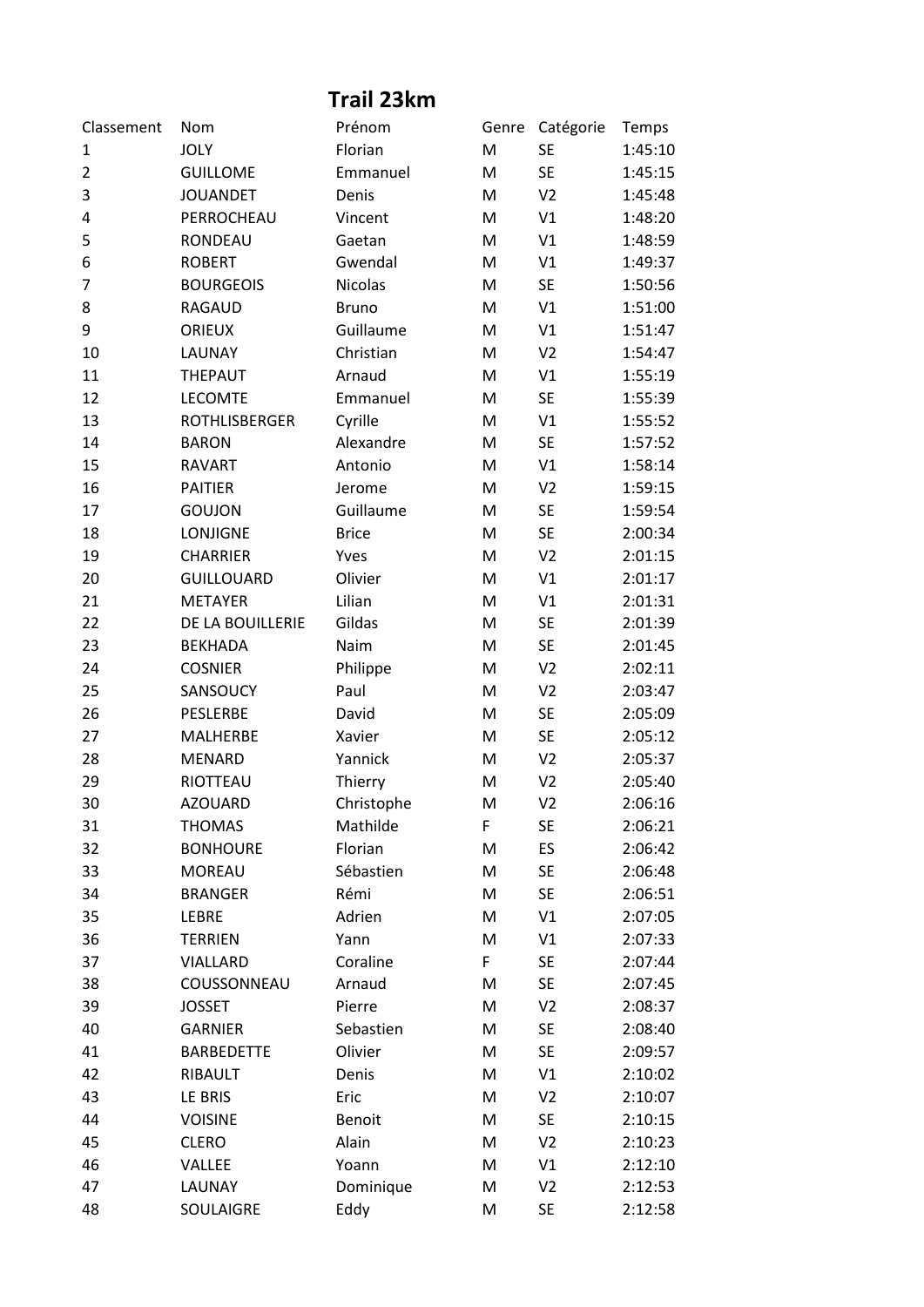| 49 | SOARES               | Manuel          | M | <b>SE</b>      | 2:13:27 |
|----|----------------------|-----------------|---|----------------|---------|
| 50 | <b>BLANQUET</b>      | Franck          | M | V <sub>2</sub> | 2:13:32 |
| 51 | <b>ROUL</b>          | Jérémy          | M | <b>SE</b>      | 2:14:01 |
| 52 | <b>BLIN</b>          | <b>Benoit</b>   | M | V <sub>2</sub> | 2:14:31 |
| 53 | <b>HERSARD</b>       | Dominique       | M | V <sub>2</sub> | 2:15:05 |
| 54 | <b>BARROT</b>        | Didier          | M | V1             | 2:15:51 |
| 55 | <b>QUIRION</b>       | Annick          | F | V3             | 2:17:15 |
| 56 | <b>MARAIS</b>        | Benoît          | M | V1             | 2:18:15 |
| 57 | <b>MARAIS</b>        | Jean-Baptiste   | M | V1             | 2:18:17 |
| 58 | <b>LEMAN</b>         | Pascal          | M | V1             | 2:18:23 |
| 59 | SOURISSEAU           | Freddy          | M | <b>SE</b>      | 2:18:28 |
| 60 | DELALANDE            | Thomas          | M | <b>SE</b>      | 2:18:51 |
| 61 | <b>FREGER</b>        | Nicolas         | M | <b>SE</b>      | 2:19:07 |
| 62 | <b>MALARD</b>        | Franck          | M | V <sub>2</sub> | 2:19:20 |
| 63 | <b>LEROY</b>         | Eric            | M | V1             | 2:20:35 |
| 64 | <b>GODIN</b>         | Thomas          | M | <b>SE</b>      | 2:20:48 |
| 65 | LOYER                | Thierry         | M | V <sub>2</sub> | 2:21:50 |
| 66 | <b>ROBILLARD</b>     | Joris           | M | <b>SE</b>      | 2:22:11 |
| 67 | <b>JACQUEL</b>       | Matthieu        | M | <b>SE</b>      | 2:24:16 |
| 68 | <b>MENARD</b>        | Jérôme          | M | V1             | 2:24:19 |
| 69 | <b>MENARD</b>        | Helena          | F | V1             | 2:24:43 |
| 70 | <b>KLEIN</b>         | Marie           | F | <b>SE</b>      | 2:24:48 |
| 71 | <b>MICHEL</b>        | Alexandre       | M | <b>SE</b>      | 2:25:03 |
| 72 | LE ROUX              | Cécile          | F | V1             | 2:25:36 |
| 73 | <b>HOUSSAIS</b>      | Marie           | F | V1             | 2:26:15 |
| 74 | REVEILLERE           | <b>Boris</b>    | M | ES             | 2:26:48 |
| 75 | <b>PAPIN</b>         | Pierre-Emmanuel | M | <b>SE</b>      | 2:27:07 |
| 76 | <b>KERYER BIBENS</b> | Erwan           | M | V1             | 2:27:40 |
| 77 | <b>BOUCHER</b>       | Eric            | M | V1             | 2:28:23 |
| 78 | <b>DOUILARD</b>      | Erwann          | M | V1             | 2:28:33 |
| 79 | <b>MERIAU</b>        | Nathalie        | F | V <sub>2</sub> | 2:29:29 |
| 80 | LAMY                 | Olivier         | M | V1             | 2:29:33 |
| 81 | <b>DUGAST</b>        | Christelle      | F | V <sub>2</sub> | 2:30:27 |
| 82 | <b>BODIGUEL</b>      | Julien          | M | V1             | 2:31:08 |
| 83 | DELALANDE            | <b>Bruno</b>    | M | V3             | 2:31:19 |
| 84 | <b>CIAN</b>          | Fabien          | M | V <sub>2</sub> | 2:31:36 |
| 85 | PY RENARD            | Isabelle        | F | V1             | 2:31:52 |
| 86 | <b>VINCENT</b>       | Jerome          | M | <b>SE</b>      | 2:33:16 |
| 87 | LABATUT              | Franck          | M | V <sub>2</sub> | 2:35:12 |
| 88 | <b>GUIHARD</b>       | Joël            | M | V <sub>2</sub> | 2:35:43 |
| 89 | PINEAU               | Wilfried        | M | V1             | 2:35:49 |
| 90 | <b>GUYOT</b>         | Olivier         | M | V1             | 2:35:52 |
| 91 | <b>PERRON</b>        | Philippe        | M | V <sub>3</sub> | 2:35:56 |
| 92 | <b>PODEVIN</b>       | Olivier         | M | V1             | 2:35:58 |
| 93 | <b>AVELINE</b>       | Nadine          | F | V <sub>2</sub> | 2:39:42 |
| 94 | <b>BONHOURE</b>      | Eric            | M | V <sub>2</sub> | 2:41:19 |
| 95 | <b>DESENFANT</b>     | Delphine        | F | V1             | 2:44:19 |
| 96 | <b>DION</b>          | Christelle      | F | V1             | 2:44:20 |
| 97 | DELMULLE             | Laurent         | M | V1             | 2:44:22 |
| 98 | <b>METAYER</b>       | Dorothée        | F | V1             | 2:47:11 |
|    |                      |                 |   |                |         |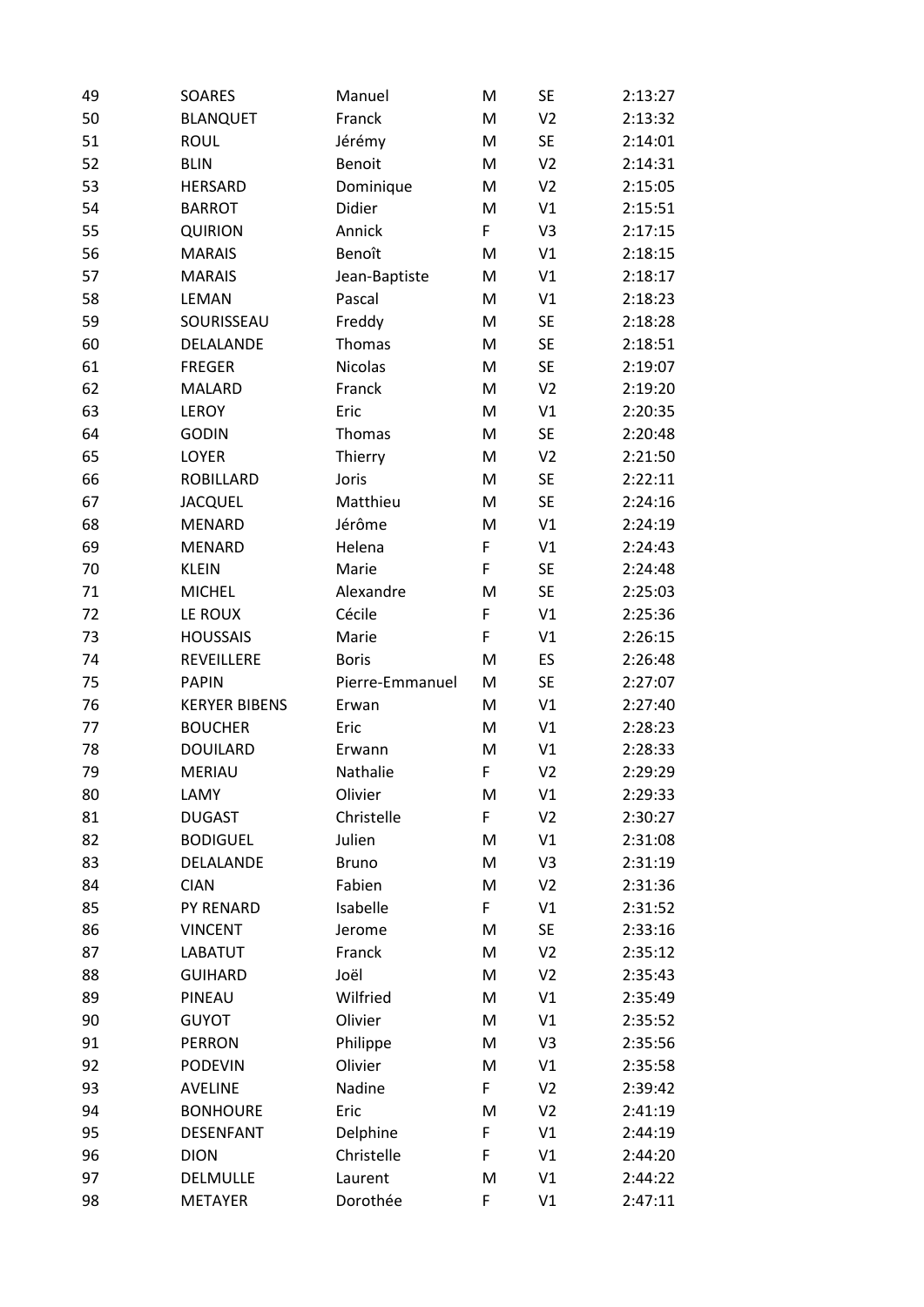| 99  | <b>CADIOT</b> | Eric      | м | SE         | 2:47:15 |
|-----|---------------|-----------|---|------------|---------|
| 100 | JEGU          | Francois  | м | SE.        | 2:47:17 |
| 101 | <b>TUDORE</b> | Michaelle |   | <b>\/フ</b> | 2:51:10 |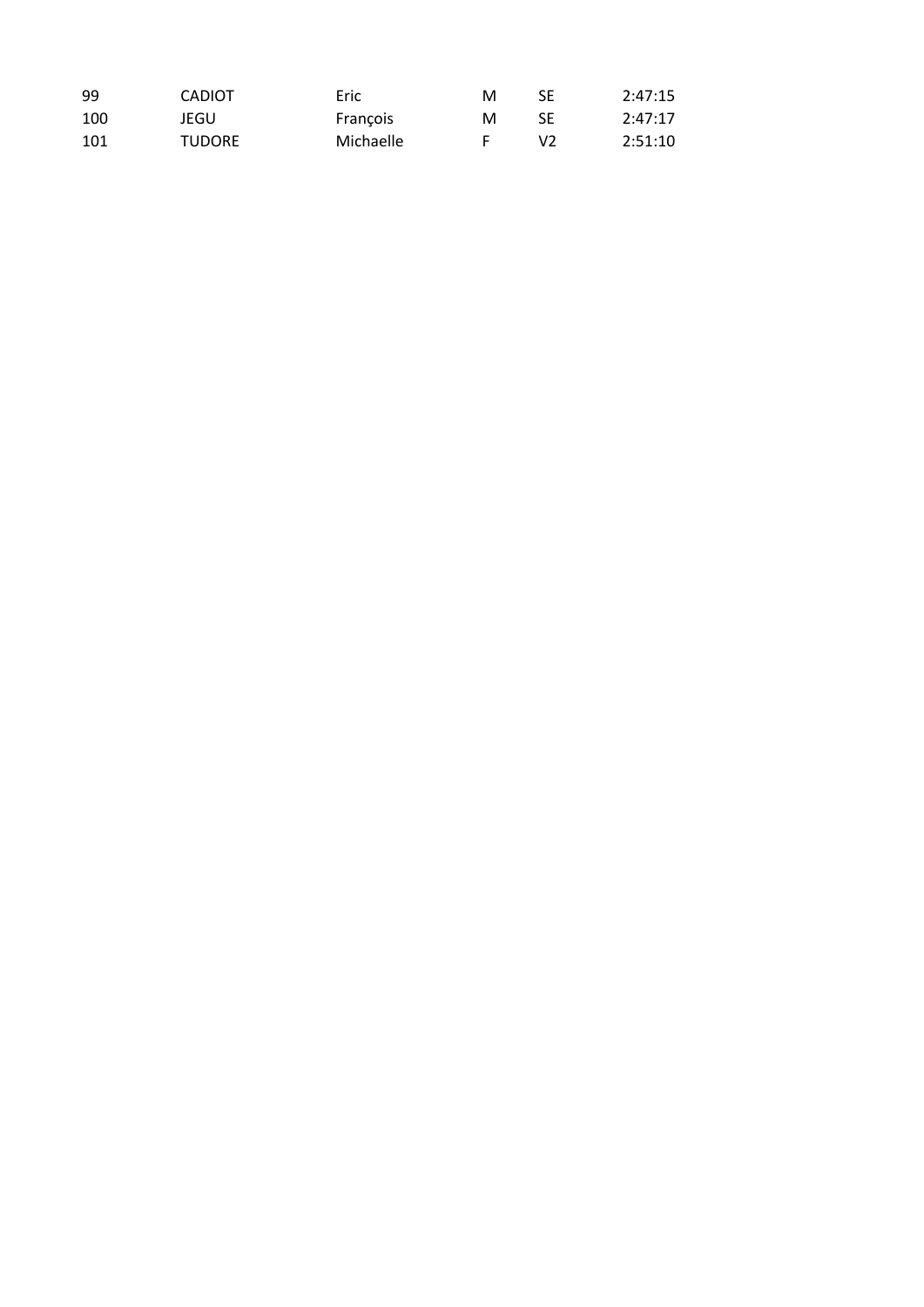## **Marche Nordique 13km**

| Classement     | Nom                  | Prénom          | Genre | Catégorie      | Temps   |
|----------------|----------------------|-----------------|-------|----------------|---------|
| 1              | LEUX                 | Denis           | M     | V <sub>2</sub> | 1:25:52 |
| $\overline{2}$ | LARDEUX              | Stanislas       | M     | V1             | 1:27:28 |
| 3              | CHAUVIN              | Pascal          | M     | V <sub>2</sub> | 1:27:50 |
| 4              | <b>PATRY</b>         | Olivier         | M     | V1             | 1:28:11 |
| 5              | <b>LUCAS</b>         | Yves            | M     | V3             | 1:32:34 |
| 6              | PELLERIN             | Erwan           | M     | V1             | 1:34:20 |
| 7              | LE MESTRIC           | Mickael         | M     | V1             | 1:34:38 |
| 8              | <b>LE TURNIER</b>    | Patrick         | M     | V3             | 1:34:40 |
| 9              | <b>VALETTE</b>       | Elisabeth       | F     | V1             | 1:34:57 |
| 10             | <b>ALLAIN</b>        | France          | F     | V <sub>2</sub> | 1:35:00 |
| 11             | <b>RICARD</b>        | Christian       | M     | V <sub>4</sub> | 1:35:15 |
| 12             | LE NIVET             | Serge           | M     | V <sub>2</sub> | 1:36:02 |
| 13             | <b>RUAULT</b>        | Rene            | M     | V3             | 1:37:43 |
| 14             | <b>FRANCOIS</b>      | Anne            | F     | V1             | 1:37:53 |
| 15             | <b>JEGOUX</b>        | Bernard         | M     | V <sub>4</sub> | 1:38:00 |
| 16             | <b>LUCAS</b>         | Geneviève       | F     | V3             | 1:38:59 |
| 17             | <b>GREGOIRE</b>      | Jean Marc       | M     | V <sub>2</sub> | 1:40:12 |
| 18             | <b>DESCHAMPS</b>     | Michel          | M     | V3             | 1:40:14 |
| 19             | <b>GALLERAND</b>     | Jacqueline      | F     | V3             | 1:40:31 |
| 20             | <b>BUREL</b>         | <b>Bertrand</b> | M     | V <sub>2</sub> | 1:40:44 |
| 21             | <b>NABUCET</b>       | Dominique       | M     | V1             | 1:40:54 |
| 22             | <b>PEAUD</b>         | Thierry         | M     | V <sub>2</sub> | 1:41:24 |
| 23             | LARDEUX              | Andre           | M     | V3             | 1:42:00 |
| 24             | <b>DELAGE</b>        | Pascal          | M     | V <sub>2</sub> | 1:43:03 |
| 25             | <b>HUITRIC</b>       | Thierry         | M     | V <sub>2</sub> | 1:43:09 |
| 26             | <b>HAMEILLON</b>     | Martine         | F     | V3             | 1:43:12 |
| 27             | PASQUEREAU           | Philippe        | M     | V <sub>2</sub> | 1:43:27 |
| 28             | <b>BERGOT</b>        | Aurelie         | F     | V1             | 1:43:31 |
| 29             | <b>DERIANO</b>       | Eric            | M     | V <sub>2</sub> | 1:44:14 |
| 30             | <b>THOMAS</b>        | Pascale         | F     | V <sub>2</sub> | 1:47:56 |
| 31             | <b>EVAIN-TILLARD</b> | Marie-Jo        | F     | V3             | 1:48:17 |
| 32             | LEGENTILHOMME        | Carole          | F     | V1             | 1:49:11 |
| 33             | <b>AUFFRET</b>       | Eric            | M     | V <sub>2</sub> | 1:50:30 |
| 34             | <b>FOUCHER</b>       | Michel          | M     | V3             | 1:52:22 |
| 35             | <b>BUREL</b>         | Sylvie          | F     | V <sub>2</sub> | 1:52:41 |
| 36             | <b>THOMAS</b>        | Eric            | M     | V <sub>2</sub> | 1:52:45 |
| 37             | <b>BOURE</b>         | Melinda         | F     | V1             | 1:53:38 |
| 38             | <b>JANVIER</b>       | Céline          | F     | <b>SE</b>      | 1:54:56 |
| 39             | LEBRE                | Dorothee        | F     | V1             | 1:54:57 |
| 40             | <b>GOLONKA</b>       | Myriam          | F     | V <sub>2</sub> | 1:57:23 |
| 41             | <b>PEBION</b>        | Gilles          | M     | V3             | 1:57:25 |
| 42             | <b>BONNEFOND</b>     | Cecile          | F     | V1             | 1:57:47 |
| 43             | <b>HUPPE</b>         | <b>Beatrice</b> | F     | V <sub>2</sub> | 1:57:59 |
| 44             | <b>JEGOUX</b>        | Jacqueline      | F     | V <sub>4</sub> | 2:00:15 |
| 45             | <b>BODIGUEL</b>      | Veronique       | F     | V1             | 2:02:15 |
| 46             | <b>LEQUIPPE</b>      | Rose Anne       | F     | V <sub>2</sub> | 2:04:50 |
| 47             | <b>LEDUC</b>         | Isabelle        | F     | V <sub>2</sub> | 2:04:53 |
| 48             | DELHOMME             | Francoise       | F     | V <sub>2</sub> | 2:06:19 |